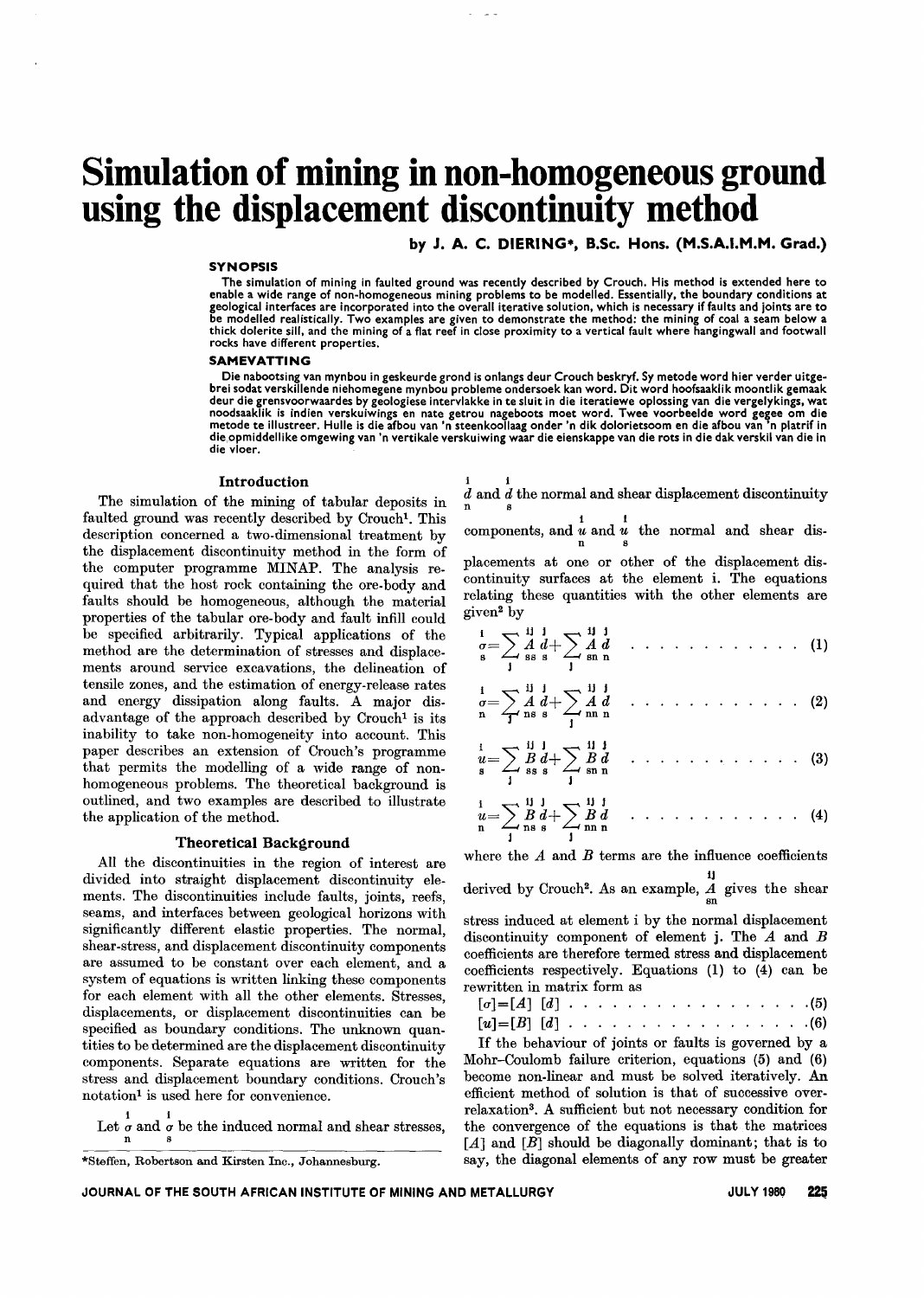in magnitude than the sum of the magnitudes of the off-diagonal elements in the same row. The question of diagonal dominance is important in what follows.

Consider the hypothetical problem of Fig. 1 in which the two elastic subregions 1 and 2 have different elastic properties. Equations (5) and (6) can be written for this problem as follows: for subregion 1,

$$
\begin{bmatrix} 1 \\ \sigma \\ 2 \\ \sigma \end{bmatrix} = \begin{bmatrix} 11 & 12 \\ A & A \\ 21 & 22 \\ A & A \end{bmatrix} \begin{bmatrix} 1 \\ d \\ 2 \\ d \end{bmatrix} \qquad \qquad (7)
$$
\n
$$
\begin{bmatrix} 1 \\ u \\ u \\ u \end{bmatrix} = \begin{bmatrix} 11 & 12 \\ B & B \\ B & B \\ B & B \end{bmatrix} \begin{bmatrix} 1 \\ d \\ d \end{bmatrix}
$$

and for subregion 2,

$$
\begin{bmatrix} 3 \\ \sigma \\ 4 \\ \sigma \end{bmatrix} = \begin{bmatrix} 33 & 34 \\ A & A \\ A & 3 & 44 \\ A & A & A \end{bmatrix} \begin{bmatrix} 3 \\ d \\ 4 \\ d \end{bmatrix}
$$
\n
$$
\begin{bmatrix} 3 \\ u \\ u \\ u \end{bmatrix} = \begin{bmatrix} 33 & 34 \\ B & B \\ B & B & A \end{bmatrix} \begin{bmatrix} 3 \\ d \\ d \end{bmatrix}
$$
\n
$$
\begin{bmatrix} 3 \\ u \\ u \end{bmatrix} = \begin{bmatrix} 33 & 34 \\ B & B \\ B & B & A \end{bmatrix} \begin{bmatrix} 3 \\ d \\ d \end{bmatrix}
$$
\n(8)

where

$$
A = \begin{bmatrix} \n\mathbf{i} & \mathbf{i} & \mathbf{i} \\ \nA & A & \mathbf{i} \\ \n\mathbf{s} & \mathbf{s} & \mathbf{s} \\ \n\mathbf{i} & \mathbf{i} & \mathbf{i} \\ \nA & A & \mathbf{A} \\ \n\mathbf{n} & \mathbf{n} & \mathbf{n} \n\end{bmatrix}
$$

i i i ij and similarly for the  $\sigma$ ,  $u$ ,  $d$ , and  $\dot{B}$  terms.

The boundary conditions across the interface defined by elements 2 and 3 in Fig. 1 are

2 3 *U=u* 2 3 *a=a* . . . . . . . . . . . . . . . . . . (9)

Substituting (9) into (7) and (8) and rearranging (without the equations for  $\frac{1}{u}$  and  $\frac{4}{u}$ , which are no specified) gives

$$
\begin{bmatrix}\n1 & 12 \\
A & A & 0 & 0 \\
21 & 22 & 33 & 34 \\
A & A & -A & -A \\
21 & 22 & 33 & 34 \\
B & B & -B & -B \\
0 & 0 & A & A\n\end{bmatrix}\n\begin{bmatrix}\n1 \\
d \\
3 \\
3 \\
d \\
d\n\end{bmatrix} =\n\begin{bmatrix}\n1 \\
\sigma \\
0 \\
0 \\
0 \\
d\n\end{bmatrix} \quad \dots \quad (10)
$$

As the  $B$  and  $B$  terms are equal in magnitude, and as  $\frac{22}{24}$  and  $\overline{A}$  terms are approximately equal depending

on the values of the shear moduli2 in the two subregions, equation (10) is not diagonally dominant and cannot in general be solved by the method of successive overrelaxation. They can also not be solved efficiently by any elimination scheme such as Gaussian elimination because of the non-linearities introduced by the Mohr-Coulomb failure criterion.

It has been found that equations (10) can be solved 22 iteratively provided that the diagonal terms in *A* are 33 greater in magnitude than those of *A.* The following algorithm assures this condition for a wide range of problems when applied at each iteration for the solution.

(i) Calculate normal and shear displacements at the interface of the stiff material.

| ELEMENT 1                                                                                                                                                                                                                                                                                                    | STRESSES SPECIFIED                                                                                                                                                                                                                                                                                                                                                                                                                                                                                                                                                              |
|--------------------------------------------------------------------------------------------------------------------------------------------------------------------------------------------------------------------------------------------------------------------------------------------------------------|---------------------------------------------------------------------------------------------------------------------------------------------------------------------------------------------------------------------------------------------------------------------------------------------------------------------------------------------------------------------------------------------------------------------------------------------------------------------------------------------------------------------------------------------------------------------------------|
| and the control of the control of the control of the control of                                                                                                                                                                                                                                              | $\label{eq:2.1} \frac{1}{\sqrt{2\pi}}\int_{\mathbb{R}^3}\frac{1}{\sqrt{2\pi}}\int_{\mathbb{R}^3}\frac{1}{\sqrt{2\pi}}\int_{\mathbb{R}^3}\frac{1}{\sqrt{2\pi}}\int_{\mathbb{R}^3}\frac{1}{\sqrt{2\pi}}\int_{\mathbb{R}^3}\frac{1}{\sqrt{2\pi}}\int_{\mathbb{R}^3}\frac{1}{\sqrt{2\pi}}\int_{\mathbb{R}^3}\frac{1}{\sqrt{2\pi}}\int_{\mathbb{R}^3}\frac{1}{\sqrt{2\pi}}\int_{\mathbb{R}^3}\frac{1$<br><b>Contractor</b>                                                                                                                                                           |
| <b>Contractor</b>                                                                                                                                                                                                                                                                                            | $\label{eq:2.1} \mathcal{L}_{\mathcal{A}}(\mathcal{A}) = \mathcal{L}_{\mathcal{A}}(\mathcal{A}) = \mathcal{L}_{\mathcal{A}}(\mathcal{A}) = \mathcal{L}_{\mathcal{A}}(\mathcal{A})$<br>SUBREGION /<br>and the state of the state of<br><b>Contractor</b>                                                                                                                                                                                                                                                                                                                         |
| ELEMENT <sub>2</sub>                                                                                                                                                                                                                                                                                         | <b>Contractor</b>                                                                                                                                                                                                                                                                                                                                                                                                                                                                                                                                                               |
| ELEMENT 3<br>$\sim 10^{-11}$ km $^{-1}$<br>$\sim 10^{-10}$                                                                                                                                                                                                                                                   | INTERFACE<br>and the control of<br><b>Contract</b><br>the control of the control of the control of the                                                                                                                                                                                                                                                                                                                                                                                                                                                                          |
| $\mathcal{L}_{\rm{max}}$ and $\mathcal{L}_{\rm{max}}$<br>$\sim$<br>$\label{eq:2.1} \mathcal{F}^{\mathcal{M}}_{\mathcal{M}}(t) = \mathcal{F}^{\mathcal{M}}_{\mathcal{M}}(t) = \mathcal{F}^{\mathcal{M}}_{\mathcal{M}}(t) = \mathcal{F}^{\mathcal{M}}_{\mathcal{M}}(t)$<br>٠<br>$\sim 10^7$<br><b>Contract</b> | SUBREGION 2<br>and the state of the control of the state<br>$\mathcal{F}^{\mathcal{A}}_{\mathcal{A}}$ , where $\mathcal{F}^{\mathcal{A}}_{\mathcal{A}}$ , where $\mathcal{F}^{\mathcal{A}}_{\mathcal{A}}$<br>$\mathcal{L}_{\text{max}}$ and $\mathcal{L}_{\text{max}}$<br>the state of the control of<br>$\sim$<br>$\mathcal{L}^{\mathcal{L}}(\mathcal{L}^{\mathcal{L}})$ and $\mathcal{L}^{\mathcal{L}}(\mathcal{L}^{\mathcal{L}})$ and $\mathcal{L}^{\mathcal{L}}(\mathcal{L}^{\mathcal{L}})$ and $\mathcal{L}^{\mathcal{L}}(\mathcal{L}^{\mathcal{L}})$<br><b>Contractor</b> |
| ELEMENT 4                                                                                                                                                                                                                                                                                                    | STRESSES SPECIFIED                                                                                                                                                                                                                                                                                                                                                                                                                                                                                                                                                              |



**226 JULY 1980 JOURNAL OF THE SOUTH AFRICAN INSTITUTE OF MINING AND METALLURGY**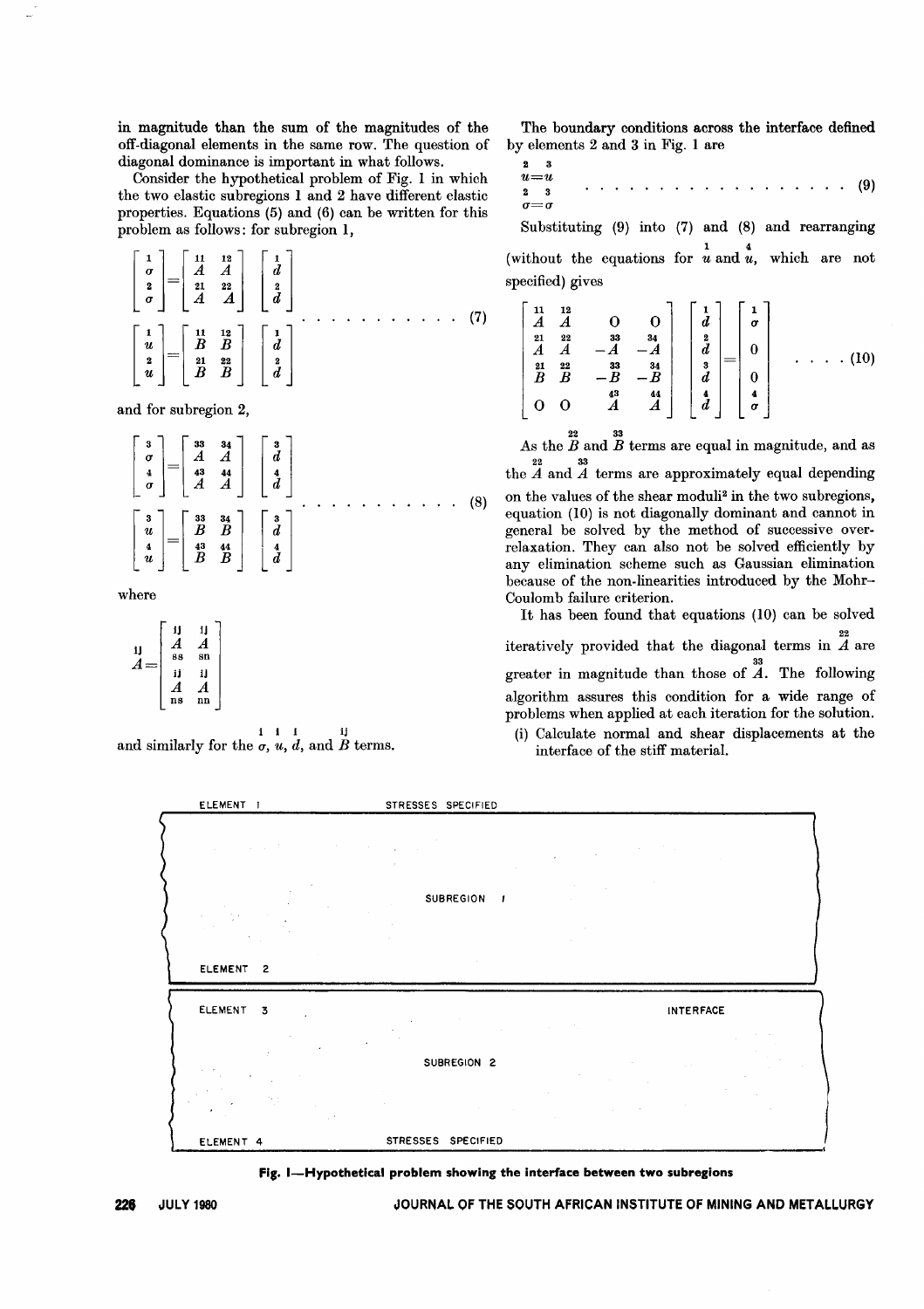| <b>TABLE</b>                                                                         |  |  |  |  |  |  |  |  |  |
|--------------------------------------------------------------------------------------|--|--|--|--|--|--|--|--|--|
| COMPARISON OF STRESSES AND DISCLACEMENTS FOR HOMOGENEOUS AND NON-HOMOGENEOUS ANALYSE |  |  |  |  |  |  |  |  |  |

|                    | Non-homogeneous model                                                                        |                                                                          |                                                         |                         | Homogeneous model                                                                            |                                                                    |                                                               |                      |
|--------------------|----------------------------------------------------------------------------------------------|--------------------------------------------------------------------------|---------------------------------------------------------|-------------------------|----------------------------------------------------------------------------------------------|--------------------------------------------------------------------|---------------------------------------------------------------|----------------------|
| Reference<br>point | $u_{\rm v}$<br>$\mathbf m$                                                                   | $\sigma_{\bf x}$                                                         | $\sigma_{\rm V}$<br>МР́а                                | $\tau_{\rm xy}$         | $u_{\rm y}$<br>${\bf m}$                                                                     | $\sigma_{\bf x}$                                                   | $\overset{\sigma_y}{\mathtt{MPa}}$                            | $\tau_{xy}$          |
|                    | $-0,043$<br>$-0,044$<br>$-0,044$<br>$-0,044$<br>$0,056*$<br>$+0,011$<br>$-0,035$<br>$-0,034$ | 0,6<br>$_{0,5}$<br>$-6,4$<br>$^{ - 2,1}$<br>$-1,4$<br>$_{0,5}$<br>$-5,9$ | 1,1<br>1,4<br>0,3<br>$_{0,0}$<br>0<br>0,3<br>1,3<br>2,8 | 0<br>$-0,1$<br>$_{0,6}$ | $-0,039$<br>$-0,040$<br>$-0,042$<br>$-0,044$<br>$0,059*$<br>$+0,013$<br>$-0,032$<br>$-0,030$ | 1,0<br>0,8<br>0,3<br>$^{-1,0}$<br>$\bf{0}$<br>$-0,2$<br>0,4<br>0,0 | 0,4<br>0,1<br>$-0,1$<br>$-0,1$<br>0<br>0,2<br>$_{1,6}$<br>2,9 | $^{\rm -0,3}$<br>0,0 |
| 10                 | $-0,034$<br>$-0,029$                                                                         | $-5,0$                                                                   | 6,4                                                     | 1,6                     | $-0,028$<br>$-0,023$                                                                         | $-0,4$                                                             | 4,6                                                           | $_{2,0}^{0,5}$       |
| 11                 | $-0,011$                                                                                     | 0,3                                                                      | 10,7<br>12,9                                            | 1,8<br>$-0,1$           | 0,010                                                                                        | 0,8                                                                | 9,4<br>12,0                                                   | $-0,4$               |
| 12                 | $-0,006$                                                                                     | $-0,5$                                                                   | 9,2                                                     | $-2,0$                  | $-0,003$                                                                                     | 0,7                                                                | 8,6                                                           | $-1,9$               |

\*Convergence

- (ii) Use these displacements as boundary conditions for the softer material.
- (iii) Calculate induced normal and shear stresses at the interface of the soft material.
- (iv) Use these stresses as boundary conditions for the stiffer material.

This algorithm has been successfully incorporated into Crouch's MINAP programme to allow two-dimensional, non-homogeneous mining problems to be modelled.

A disadvantage of the above algorithm, however, is that it is not possible to prevent rigid body motion of a stiff subregion completely enclosed within a softer subregion uuless displacements in the stiff subregion are specified separately. This restriction can, however, be

overcome for many problems, as demonstrated by the examples that follow.

# Mining of a Coal Seam below a Dolerite Sill

Many South African coal mines have coal seams that are overlain by thick dolerite sills. The stresses in these sills and their effect on the stresses in and around the coal seams are therefore of considerable interest. The geometry used in the modelling of such a situation is shown in Fig. 2. The geometry and elastic properties were chosen more to demonstrate the effects of nonhomogeneity than to model any particular situation. The stresses and displacements for 12 reference points are shown in Table 1, the locations of these reference points being shown in Fig.2.



Fig. 2-Coal seam extraction below a dolerite sill